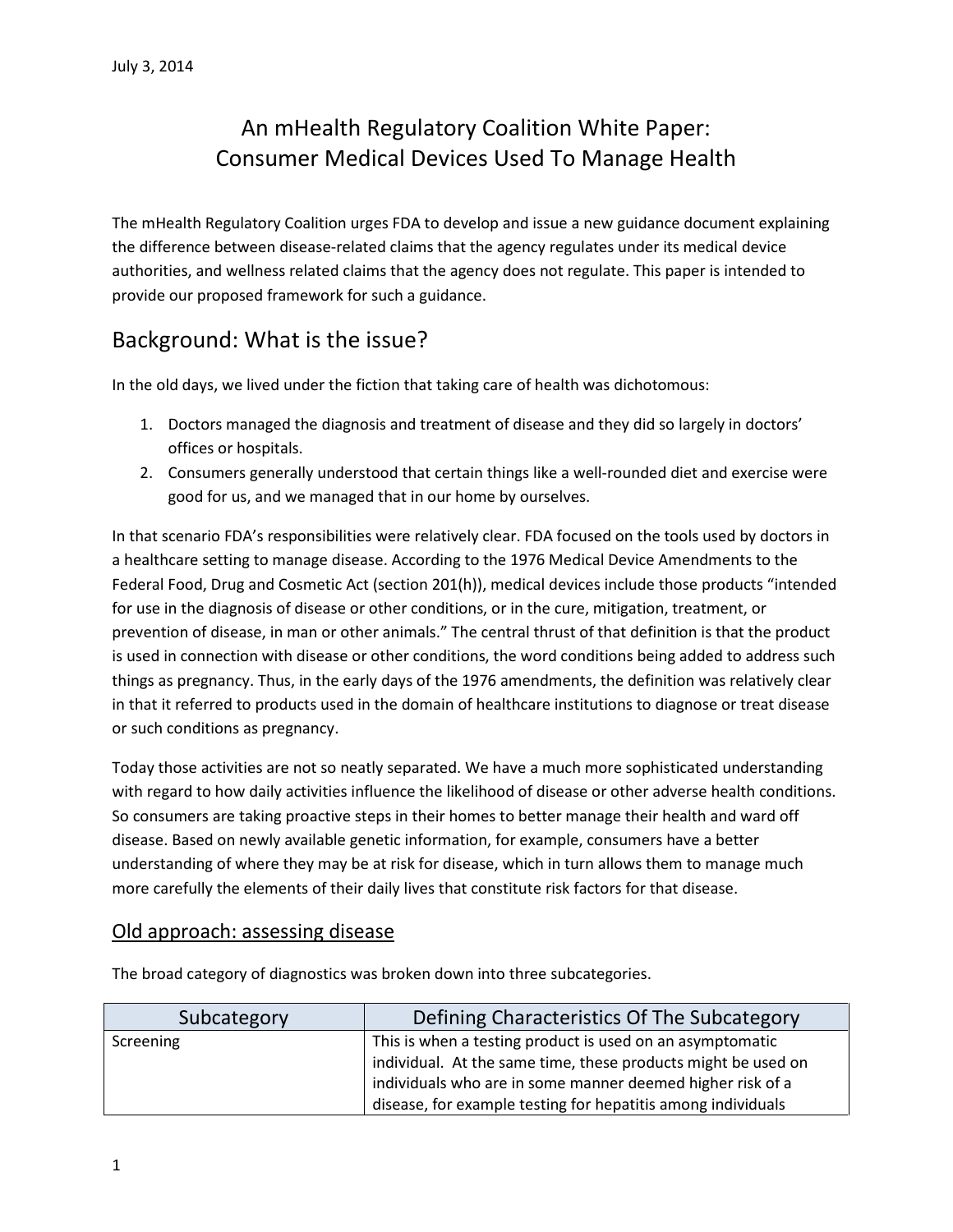|                  | struggling with substance abuse. If a screening test produces a     |
|------------------|---------------------------------------------------------------------|
|                  | positive result, the individual is often referred for diagnosis.    |
| <b>Diagnosis</b> | This is when a testing product is used on a symptomatic individual  |
|                  | to assess and confirm a diagnosis. So these products might be       |
|                  | used, for example, when an adult presents an emergency room         |
|                  | with shortness of breath, dizziness and nausea to assess for a      |
|                  | myocardial infarction. If an individual is diagnosed with a certain |
|                  | disease or condition, depending on the disease, the physician may   |
|                  | need to monitor that individual's health status relative to the     |
|                  | disease.                                                            |
| Monitoring       | This is when a testing product is used on a patient who has a       |
|                  | confirmed diagnosis, for the purpose of assessing health status in  |
|                  | order to manage treatment over time. A common monitoring            |
|                  | system is a blood glucose test strip and reader used to measure     |
|                  | blood glucose levels in a patient with diabetes. One of the         |
|                  | differences between this category and the other two is that this    |
|                  | category of testing is done as a part of therapy management,        |
|                  | where the other two are done as a part of determining whether       |
|                  | therapy is needed.                                                  |

#### New approach: managing wellness

To that list of subcategories we propose to add the following 4<sup>th</sup> subcategory.

| Managing wellness | This new category combines elements of screening and                                                                                                                                                                                                                                                                                                                                                                                                                                          |
|-------------------|-----------------------------------------------------------------------------------------------------------------------------------------------------------------------------------------------------------------------------------------------------------------------------------------------------------------------------------------------------------------------------------------------------------------------------------------------------------------------------------------------|
|                   | monitoring.                                                                                                                                                                                                                                                                                                                                                                                                                                                                                   |
|                   | Like screening, these testing products would be used on<br>$\bullet$<br>asymptomatic individuals where there may be some<br>indication that the individual is at risk for a particular<br>disease, for example because of family history, genetic<br>makeup and other risk factors.<br>But like monitoring, these tests would involve tracking<br>$\bullet$<br>information over time as an aid to long-term health<br>management. For example, regular use of a weight scale<br>when dieting. |

#### Emerging clinical evidence

There is a growing body of clinical evidence around preventive health and a consumer's ability to effectively ward off disease by better general health management based on information collected over time. That research focuses on areas such as the following:

Use case 1. Reducing the risk of diabetes.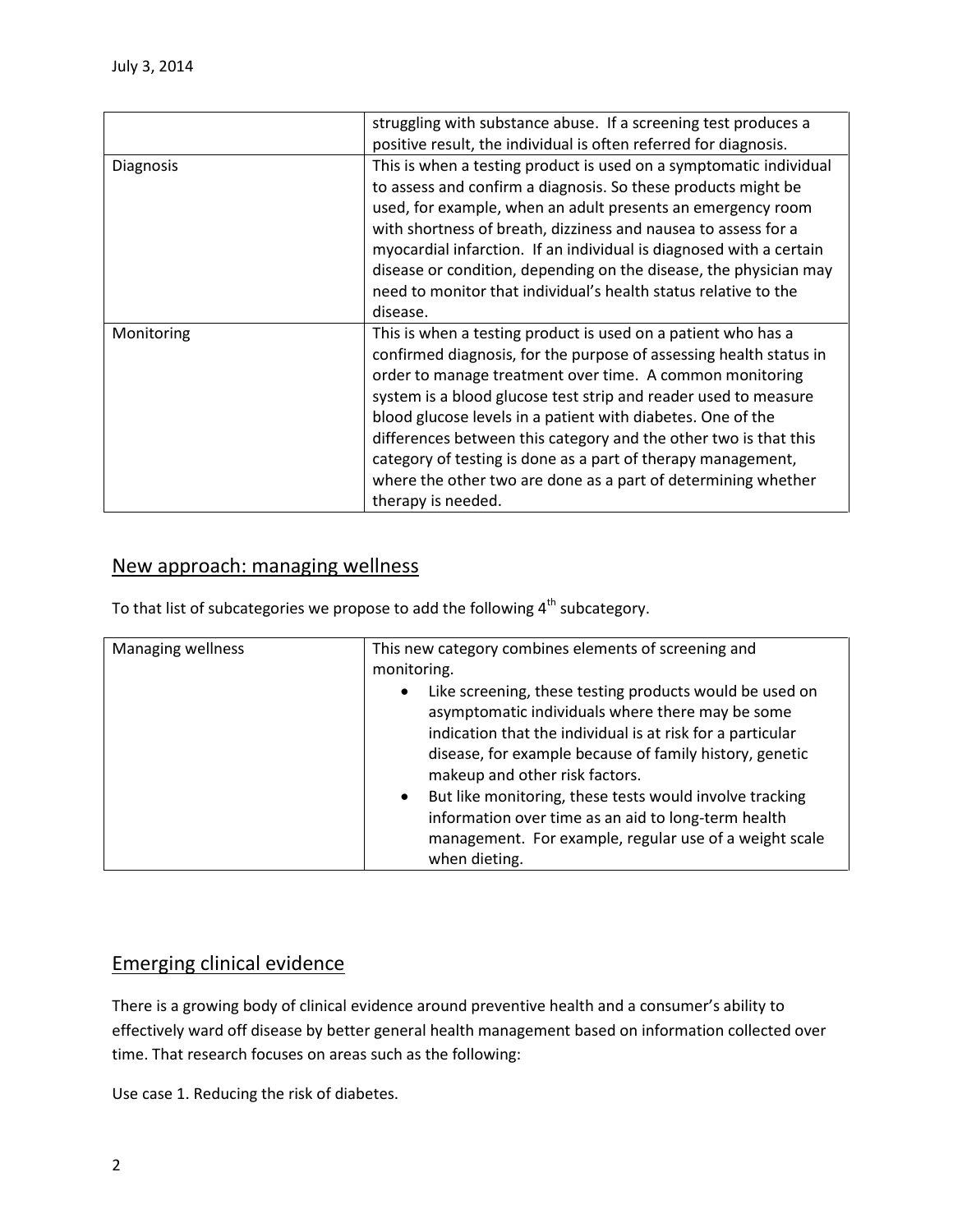- Target consumer example: A person at risk of diabetes because of family history and weight. But presently the person does not have the symptoms of diabetes.
- The CDC observes that people with prediabetes who lose 5%–7% of body weight and get at least 150 minutes a week of moderate physical activity can reduce the risk of developing type 2 diabetes by 58%.
- Product an app that helps them manage their calorie intake, exercise level, and other factors known to reduce the risk of diabetes.

Use case 2. Reducing the risk of heart disease.

- Target consumer example: A person at risk of heart disease because of family history, sedentary lifestyle, smoking and poor eating habits. But presently the person does not have the symptoms of heart disease.
- The American Heart Association recommends a diet low in fat, particularly saturated and trans fats, enriched in fruits, vegetables, whole grains, and fish, and low in added sugar and salt. The AHA also recommends against smoking. Smoking cessation may have beneficial effects on the lipid profile by increasing HDL-C (mean, 4 mg/dL). Exercise, physical activity, and weight loss may also increase HDL-C and lower triglyceride levels. The AHA recommends 30 minutes of moderate-intensity aerobic exercise on most days of the week.
- Product: an app designed specifically to track the elements of dietary intake related to the risk of heart disease, particularly fat and cholesterol levels. The app could also help implement elements of a smoking cessation program, and track physical activity, for example, by connecting to a pedometer.

The bottom line is that we as a society need to be encouraging use of products that help people live healthier lives. The further bottom line is that these apps do not engender any material risk, and therefore do not merit FDA regulation even though they mention disease.

# Scope: What are the defining characteristics of products in this category?

In each of the three categories below, we are focusing solely on products used by consumers outside of a healthcare institution to measure information about their bodies. These categories include any specialized software or hardware, or combination of the two, that serve these purposes.

From a big picture perspective, we divide these products into three different groups based on the roles of the doctors and patients/consumers. We explained more below, but at a high level:

1. Group A includes those products that produce information that is really only meaningful to the doctor or other caregiver, because interpreting the information requires specialized expertise. Think about interpreting an EKG.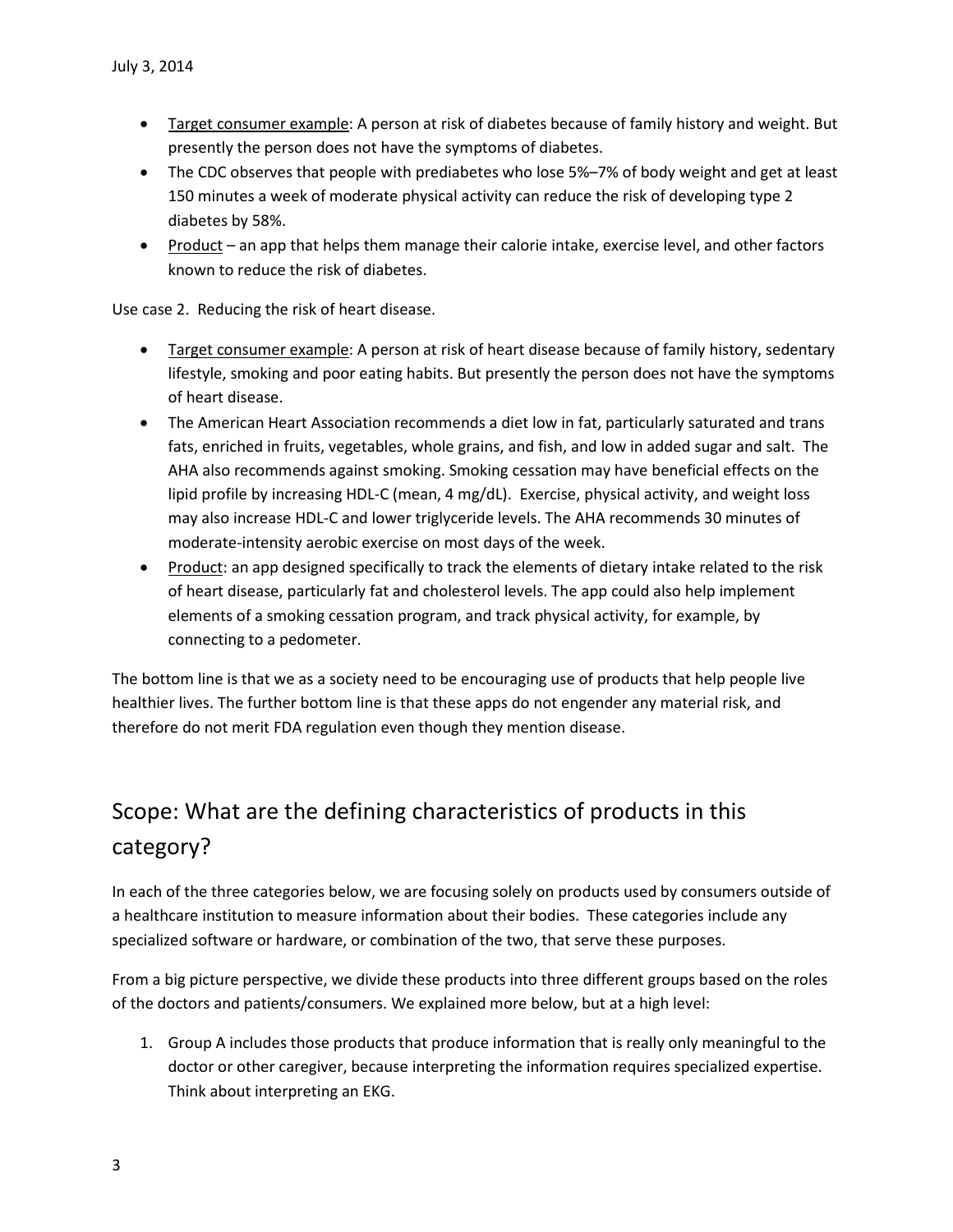- 2. Group B includes those products that produce information that is meaningful to both the doctor and the patient. While this may be result of training that the doctor gives to the patient, nonetheless the information is meaningful to the patient. Think about a blood glucose meter that people with diabetes use to manage their diabetes and report the results to the doctor. Products in this category really rely on collaboration between caregiver and care receiver.
- 3. Group C includes those products that produce information that is used by consumers alone without a doctor's oversight. Think about weight scales and mobile apps that allow the consumer to track and trend his or her weight to avoid future health problems.

Visually, the groups can be viewed through the following Venn diagram:



### Responsibility for Interpreting the Information

### Group A – Doctor- Directed Disease Assessment Devices

The essence of this category is devices/SaMD designed to produce information that doctors are trained to interpret and understand, and consumers are not, but that are destined for consumer hands with the goal of feeding the information back to the doctor on some periodic basis. Devices in this category are easy to spot because there are existing FDA device classifications for the associated functionality, such as urine analysis for occult blood and so forth. The common thread that runs through all of these measuring devices is higher-risk disease states or conditions, with an imperative need for accuracy in either diagnosis of the disease or monitoring in the case of a chronic disease. Further, the devices will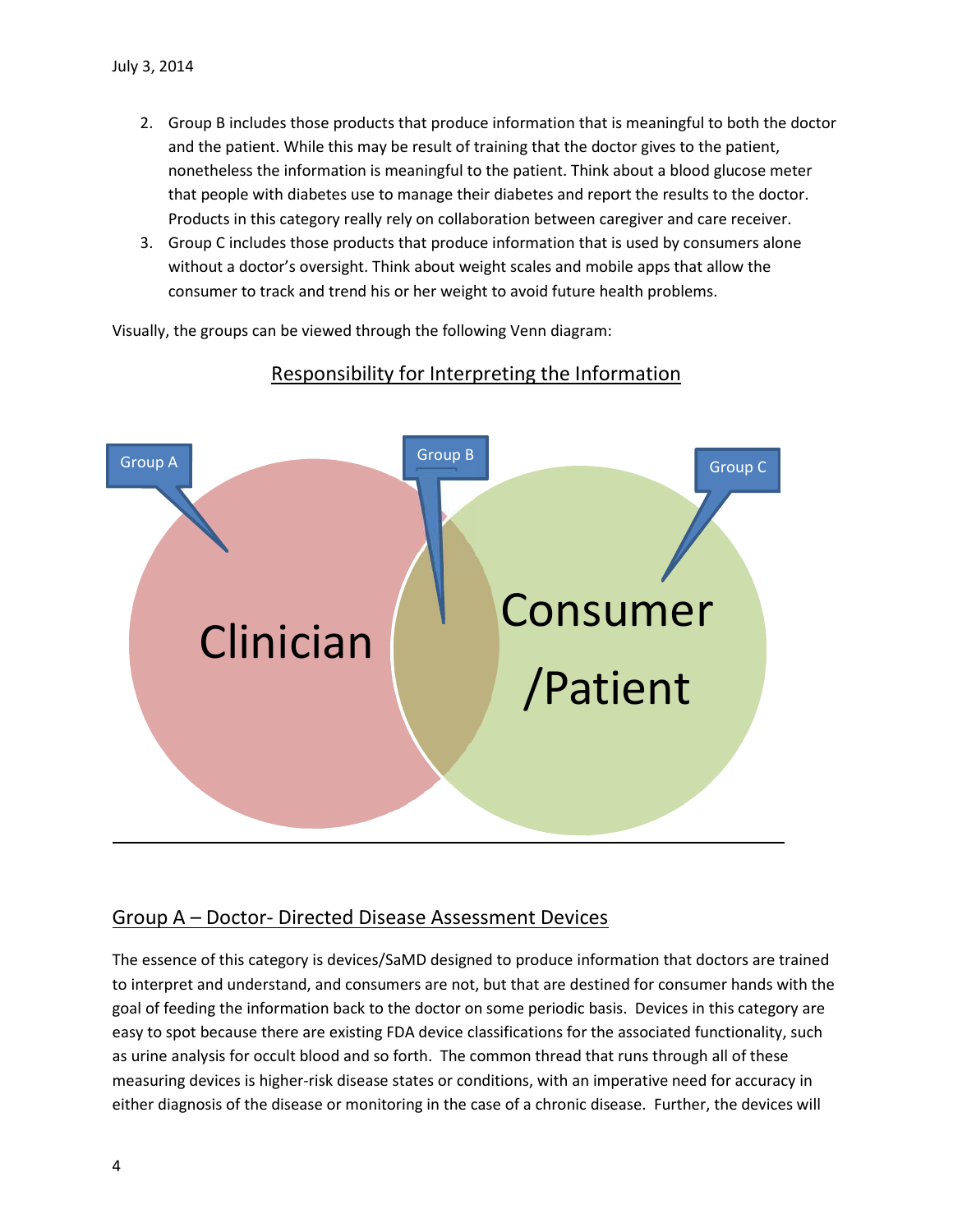be available through prescription because it will be necessary to involve a doctor in the interpretation of the information.

Obviously if devices are intended for use by doctors on patients, they too will be in this category.

FDA regulates this category. While many devices in this category will be in class II, some devices will be regulated as class I devices (or class II exempt from premarket notification) because the technology is so well characterized that FDA premarket review is not necessary.

#### Group B –Disease Assessment Devices used Collaboratively by Doctor and Patient

The defining characteristic of devices in this category is that consumers are fully capable of interpreting the information produced by these devices, but at the same time a health professional should be involved. It's important to understand that there can be a natural evolution of disease assessment tests from physician-directed (Group A) to consumer–directed (Group B) as companies innovate with new ways to make the information more meaningful to people without a medical background. So long as the information is truly understandable by consumers without special medical training, assessing disease can include:

- 1. Screening
- 2. Diagnosis
- 3. Monitoring of a serious disease that requires reporting to a healthcare professional

As already explained, products in this group are also characterized by the need for the patient to collaborate with his or her physician. The diseases or condition is serious enough, and the measurements important enough, for the doctor to be kept at least generally informed in the case of monitoring, or consulted in the case of screening or diagnosis.

There are two different roles these products might play:

1. Devices that measure

FDA regulates the tools used for measuring in this category, and any associated accessories (see separate policy position on the scope of accessory classification). Most of these devices should be in class I, not subject to FDA review, except those new technologies that are not well enough characterized to produce reliable results, where inaccurate results could substantially jeopardize the safety of the consumer. This latter category should be in class II.

2. Devices that do not measure

If a product is not a tool used for measuring, nor an accessory of such a product, the product does not fall within FDA regulation. Examples of this would include mobile apps and other software that are merely intended to record and analyze health data for consumers.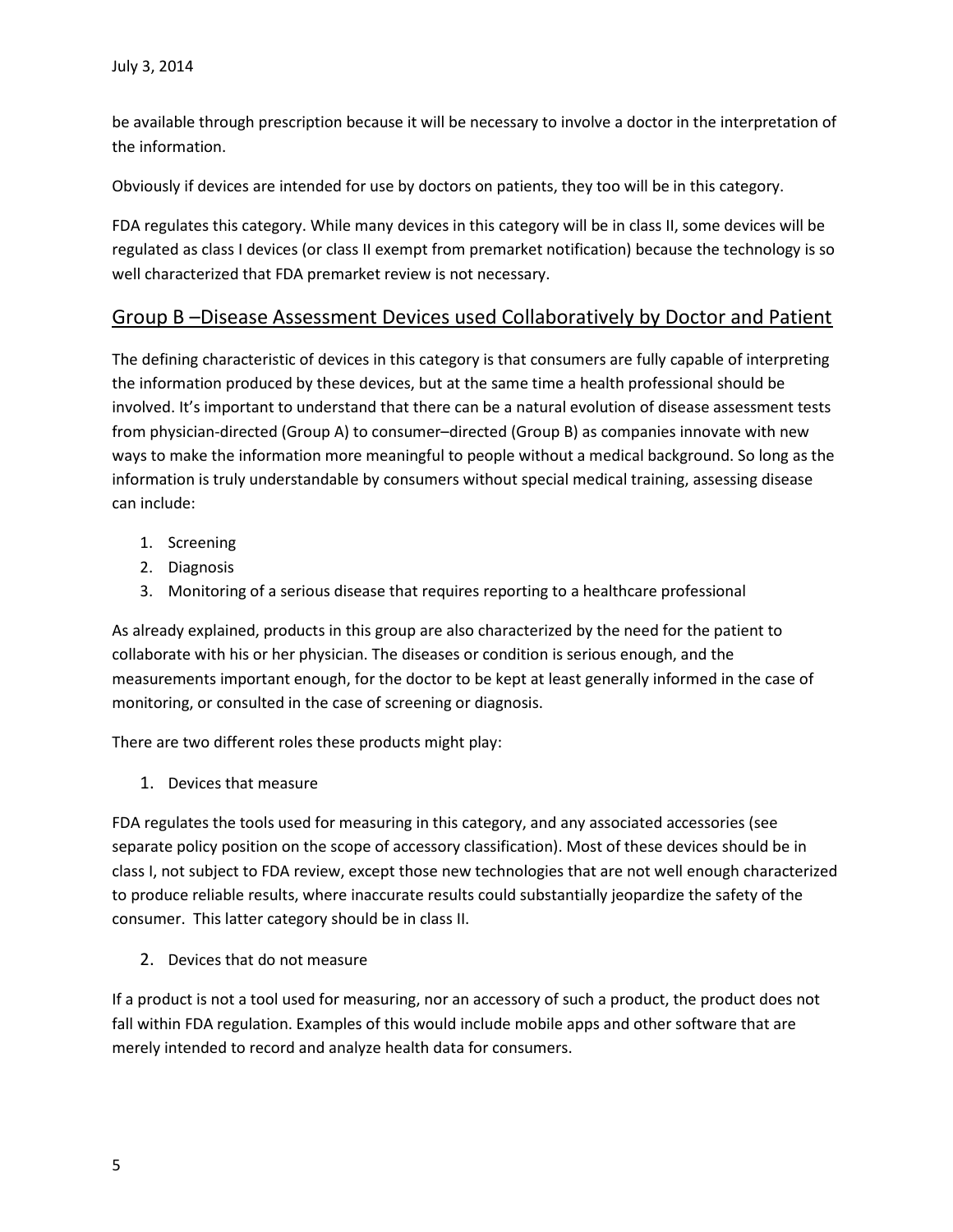### Group C –Health and Wellness Managing Devices

The defining characteristics of devices in this category are:

- 1. Intended for use by consumers who
	- a. Are well-
		- i. Experiencing no meaningful symptoms of the disease at issue
		- ii. But may or may not have risk factors of concern, including family history or genetic makeup; or
	- b. Have been or may still be sick, (i.e. has been diagnosed and treated), but-
		- i. live outside of a healthcare facility,
		- ii. without a healthcare professional monitoring the disease or condition, just the consumer himself and/or perhaps his family members to ensure he is following instructions;
- 2. Repeated use over time for the purpose of tracking and trending health information;
- 3. For the purpose of influencing lifestyle decisions to reduce the future risk of disease or other conditions, or managing health issues without active health professional oversight; and
- 4. Are not invasive.

The essence of this category is disease avoidance and/or health maintenance. So long as those four conditions are met, it is permissible for the labeling for these products to mention the diseases the products are intended to help the consumer avoid or manage without triggering FDA regulation.

A couple of examples may make this more concrete.

- A fitness/wellness app that uses body sensors to detect the user's bio signals for purposes such as measuring body fat to support general conditioning.
- Also to support a consumer's general fitness and wellness goals, an app that uses sophisticated analytics to review and analyze data generated from unregulated products that detect such things as heart rate or body fat.

Those products should remain unregulated even if the manufacturer chooses to educate consumers regarding general risk factors for specific diseases, and encourages the consumers to use these products to track and trend information over time so that the consumer can live a healthier life and avoid those diseases or other conditions.

FDA should not regulate this category. All of the devices in this category either are not medical devices or if they technically meet the definition of medical device, are so low risk they should be subject to enforcement discretion.<sup>[1](#page-5-0)</sup>

<span id="page-5-0"></span><sup>&</sup>lt;sup>1</sup> This conclusion lines up with the FDA's statement in its Mobile Medical Application Guidance on certain types of applications, including wellness management applications: "Some mobile apps in the above categories and listed below may be considered mobile medical apps, and others might not. For those mobile apps listed below that are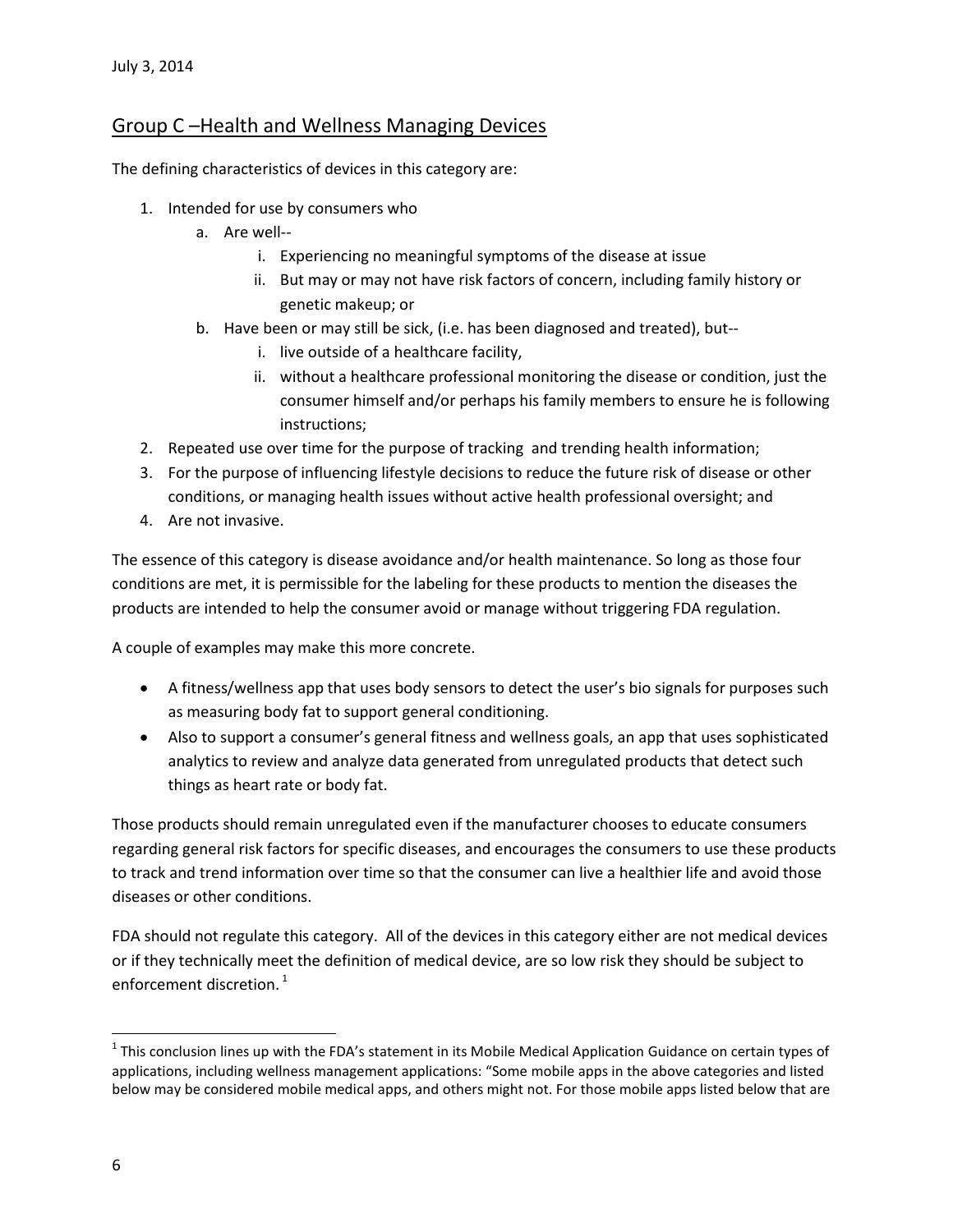To further explain the three groupings, we are including as attachment one a list of some of the available mobile apps that fit into these groupings.

#### A footnote on off label use

As with all FDA regulation of medical devices, these categories are based on the manufacturer's intended use for the product. And as with all medical devices, there is a chance that purchasers will use the product in a way different than was intended. That is unavoidable. But at the same time, FDA should not permit a sham intended use. An intended use will not be deemed a sham if there is in fact a substantial market for use of the product precisely as the manufacturer has intended.

devices, FDA intends to exercise enforcement discretion because they pose a low risk to patients." (FDA Mobile Medical Application Guidance, MMA-1741, Page 16, September 25, 2013)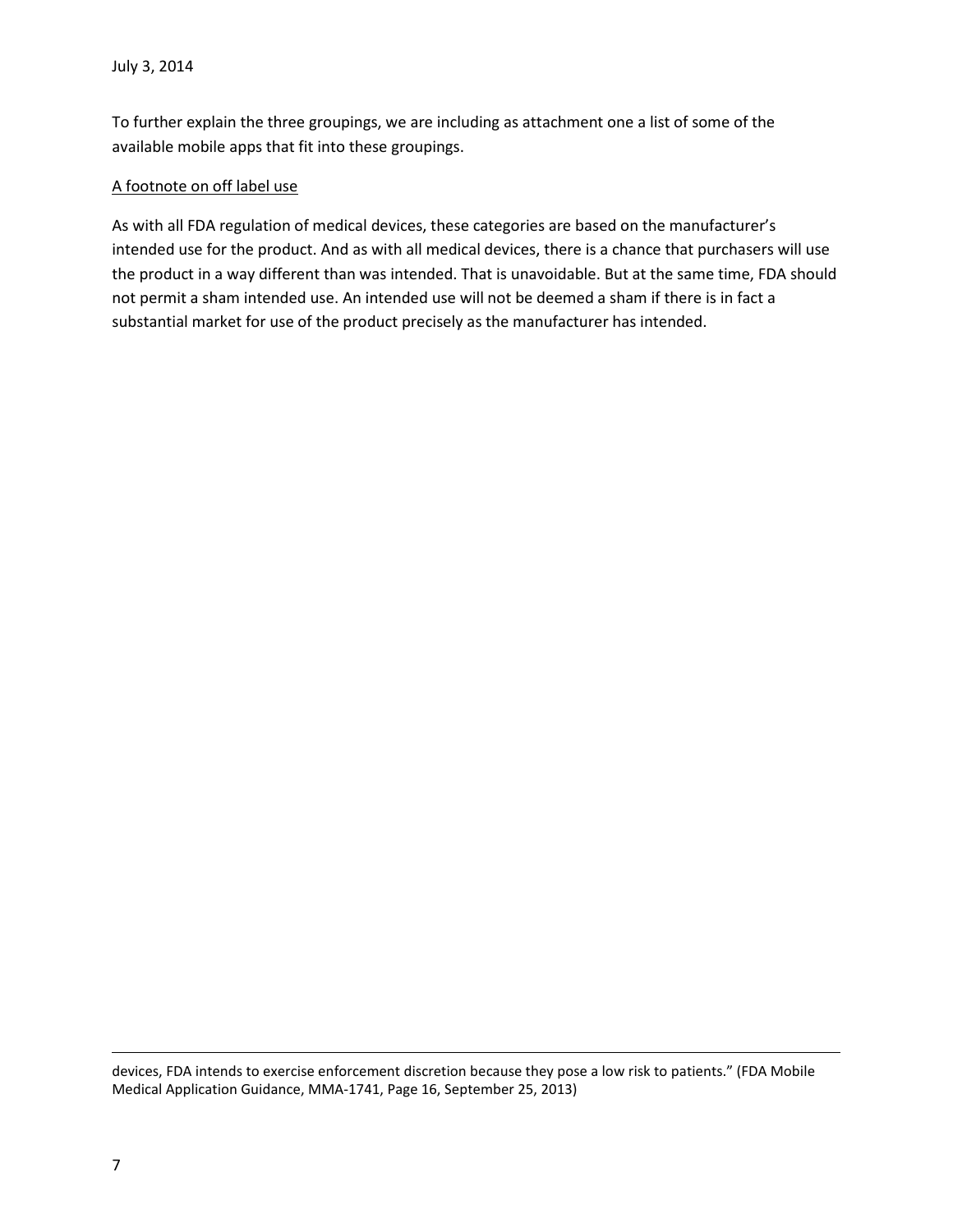## Attachment 1

## Examples of Apps That Fall Into These Groups

Each of the following examples is presently on the market, without any apparent compliance with FDA requirements. We urge FDA to issue a guidance document to clarify the dichotomy between regulated disease claims (Group A and Group B) and unregulated health and wellness claims (Group C) so that the marketplace can come into compliance more effectively. The text that describes each app is taken from the official description of the app in iTunes and/or the company website.

| Proposed<br>Grouping | Existing App Available In The United States                                                                                                                                                                                                                                                                                                                                                                                                                                                                                                                                                                            |
|----------------------|------------------------------------------------------------------------------------------------------------------------------------------------------------------------------------------------------------------------------------------------------------------------------------------------------------------------------------------------------------------------------------------------------------------------------------------------------------------------------------------------------------------------------------------------------------------------------------------------------------------------|
| Group A              | Sleep Aid<br>By Remote Analysis<br>Description<br>"As a long-time iPhone user I was enthusiastic to be the medical advisor for the team to<br>develop this application. Sleep apnea is a common sleep disorder and our aim was to<br>create a tool that enables anyone easily detect the need for a further sleep study. Sleep<br>Aid does not substitute a diagnosis made by your doctor but may give an alarm that one<br>should see a doctor to find out how to sleep better. Remember that snoring may<br>compromise the quality of your sleep. Consult your ENT-specialist to get treatment for<br>your snoring." |
|                      | Miikka Peltomaa, MD, PhD<br>Otolaryngology, Head and Neck Surgery<br><b>ENT Center Aino</b><br>Jarvenpaa, Finland                                                                                                                                                                                                                                                                                                                                                                                                                                                                                                      |
|                      | "Sleep Aid is a smart application for anyone who suspects s/he may suffer from a sleep<br>disorder. Especially sleep apnea is a severe and insidious disease that - if not treated -<br>may cause a number of other conditions and can in the worst case lead to death. If you<br>find signs of sleep apnea in your recording, always consult your doctor."                                                                                                                                                                                                                                                            |
|                      | Heikki Lehti, MD, PhD<br>Pulmonology<br>Kerava, Finland                                                                                                                                                                                                                                                                                                                                                                                                                                                                                                                                                                |
|                      | <b>SLEEP APNEA</b>                                                                                                                                                                                                                                                                                                                                                                                                                                                                                                                                                                                                     |
|                      | Sleep apnea is characterized by recurrent episodes of airway obstructions and<br>corresponding cessations of airflow and breathing. A cessation in breathing is called an<br>apnea.                                                                                                                                                                                                                                                                                                                                                                                                                                    |
|                      | The most common reason for an apnea is a physical block to airflow when the tissues in<br>the throat prevent normal breathing. This is especially common among overweight<br>people but individuals with normal weight may suffer from it as well.                                                                                                                                                                                                                                                                                                                                                                     |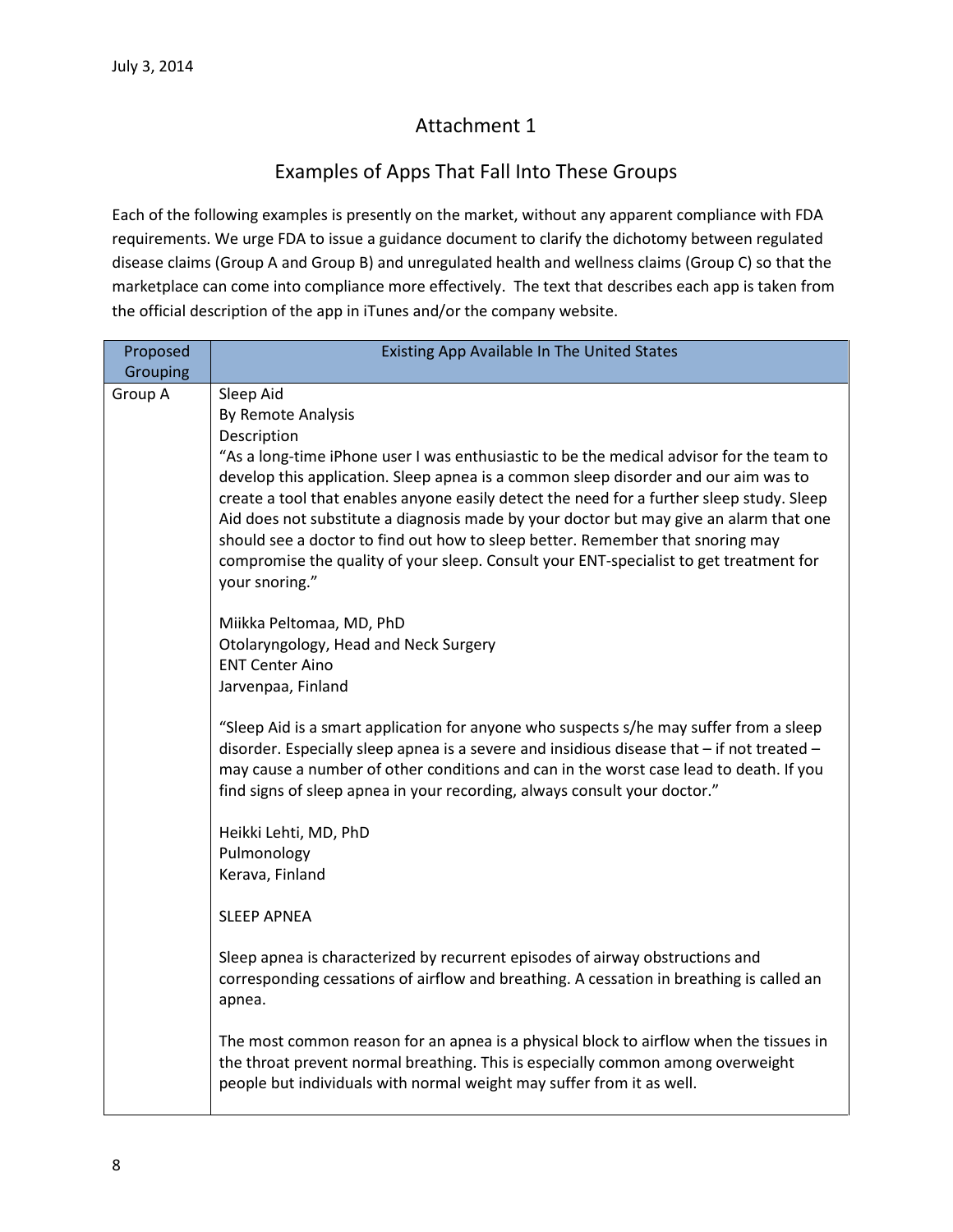| Proposed | Existing App Available In The United States                                                                                                                                                                                                                                                                                                                      |
|----------|------------------------------------------------------------------------------------------------------------------------------------------------------------------------------------------------------------------------------------------------------------------------------------------------------------------------------------------------------------------|
| Grouping |                                                                                                                                                                                                                                                                                                                                                                  |
|          | Sleep Aid makes it easy for you to determine whether you suffer from sleep apnea and<br>should consult a doctor. The application records eventual snoring sounds and creates an<br>easy-to-read graph. By examining the graph, you can find out your snoring. You can also<br>listen to your breathing and snoring pattern.                                      |
|          | <b>SLEEP AID</b>                                                                                                                                                                                                                                                                                                                                                 |
|          | Sleep Aid includes samples of typical snoring and sleep apnea events. You can compare<br>your own recording with the provided samples to determine whether there are<br>symptoms or signs of sleep apnea. Remember, however, that only a doctor can make the<br>diagnosis. Always consult a physician when you think you may suffer from a medical<br>condition. |
|          | <b>FEATURES</b>                                                                                                                                                                                                                                                                                                                                                  |
|          | • Recording your snoring sounds<br>• Easy-to-read graph of your snoring<br>• Listening to your snoring<br>• Snore and sleep apnea samples<br>• Useful information about sleep apnea                                                                                                                                                                              |
| Group A  | MaculaTester                                                                                                                                                                                                                                                                                                                                                     |
|          | By Sabina Technology, LLP                                                                                                                                                                                                                                                                                                                                        |
|          | Description                                                                                                                                                                                                                                                                                                                                                      |
|          | The MaculaTester® - A New Way to Monitor Visual Function!                                                                                                                                                                                                                                                                                                        |
|          | Diseases that affect the macula (the center of the retina) including macular degeneration<br>and diabetic retinopathy are the main causes of blindness worldwide. The best defense<br>against these macular diseases is early detection.                                                                                                                         |
|          | This simple test of your vision can alert you to early changes that may indicate a problem<br>with your macula caused by diabetes or macular degeneration.                                                                                                                                                                                                       |
|          | The MaculaTester (Pat. No. 8,047,652), is an INTERACTIVE version of the Amsler Grid -<br>the standard test used by eye doctors to test macular function for over 50 years.                                                                                                                                                                                       |
|          | Image distortion is often the first visual change that patients notice when the condition is<br>starting or advancing. Since the distortion can be subtle and difficult to notice at first, the<br>Amsler Grid is used to help detect it as early as possible - while it is still treatable.                                                                     |
|          | Most doctors give their patients a card with an Amsler Grid to test themselves at home<br>between eye exams. Unfortunately, many patients loose it or forget to use it.                                                                                                                                                                                          |
|          | The MaculaTester performs the same function as the Amsler Grid but with several<br>distinct advantages:                                                                                                                                                                                                                                                          |
|          | 1) It is interactive - allowing you to record the area of distortion by touching the screen.                                                                                                                                                                                                                                                                     |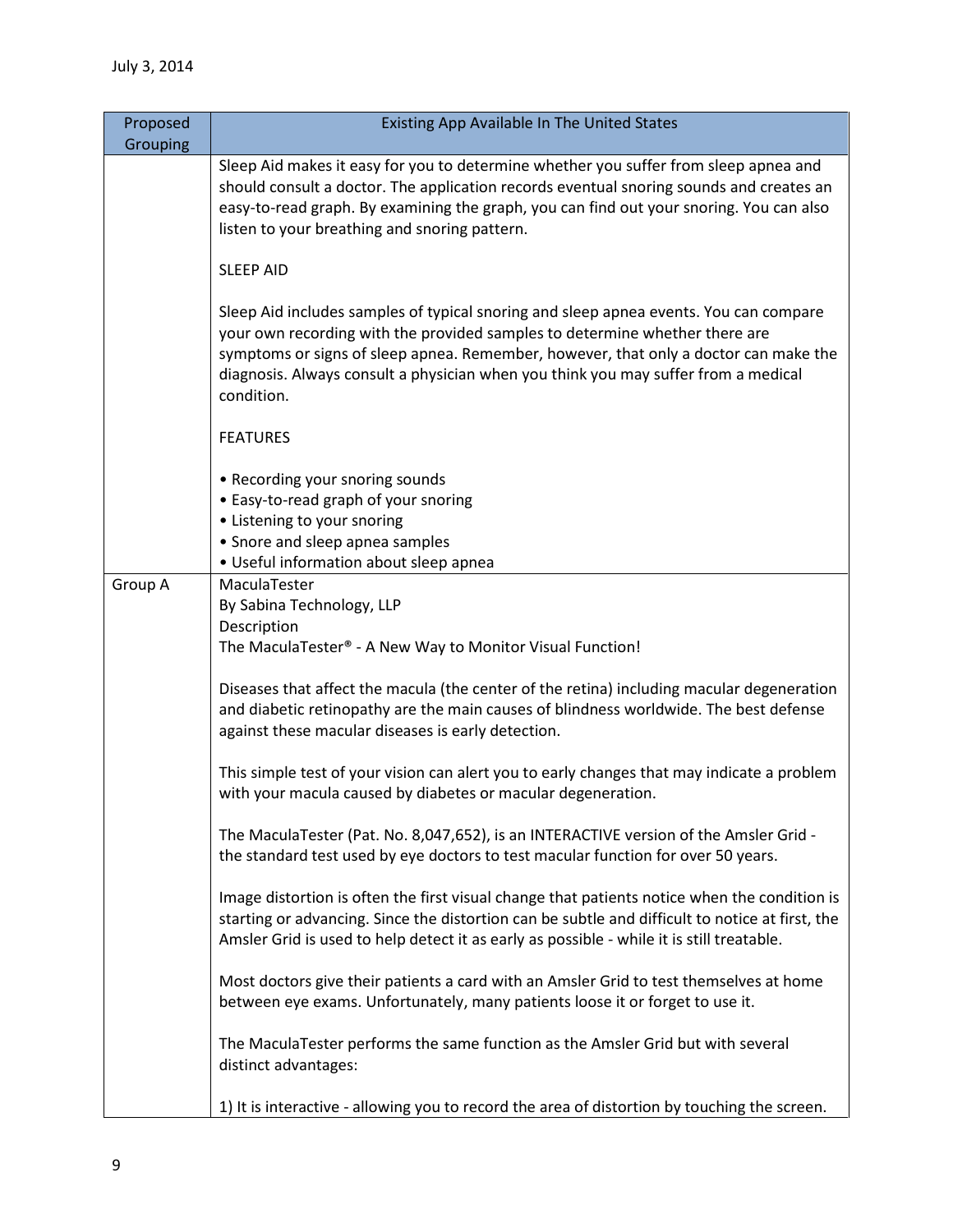| Proposed<br>Grouping | Existing App Available In The United States                                                                                                                                                                                                                                                                                      |
|----------------------|----------------------------------------------------------------------------------------------------------------------------------------------------------------------------------------------------------------------------------------------------------------------------------------------------------------------------------|
|                      | The recorded image is saved with date and time so you can show it to your doctor, as<br>well as compare to previous images to look for any changes.                                                                                                                                                                              |
|                      | 2) It resides on your iPhone/iPod Touch - so you won't lose it.                                                                                                                                                                                                                                                                  |
|                      | 3) Our free "push notification" feature reminds you to perform the test at regular<br>intervals - so you won't forget to use it.                                                                                                                                                                                                 |
|                      | -CHECK OUT THE VIDEO DEMONSTRATION ON OUR WEBSITE - www.maculatester.com.                                                                                                                                                                                                                                                        |
|                      | - This app is intended for use only as an early screening test for macular dysfunction. It is<br>not designed or intended to be used as a tool to diagnose macular degeneration, diabetic<br>retinopathy or any other disease process. This test is not a substitute for an examination<br>by a qualified eye care professional. |
| Group B              | Cardiograph: Heart Rate Pulse Measurement using your iPhone & iPad Camera - Track<br>the Cardio Fitness of your Friends and Family<br>By MacroPinch Ltd.<br>Description                                                                                                                                                          |
|                      | Cardiograph is an application which measures your heart rate. You can save your results<br>for future reference, keep track of multiple people with individual profiles, add notes and<br>locations, and even print out your measurements for sharing or safe keeping.                                                           |
|                      | Cardiograph uses your device's built-in camera to take pictures of your fingertip and<br>calculate your heart's rhythm - the same approach used by professional medical<br>equipment!                                                                                                                                            |
|                      | "I know you have the disclaimer on the screen but I don't care, Cardiograph saved my<br>life. Your app was key to understanding what was going on and help the doctors<br>understand too."<br>Bob Spadafora - *****                                                                                                              |
|                      | "After having two heart valve replacements and a by-pass, I feel it is not only smart - but<br>also necessary - to have such a reliable heart rate monitor with me everywhere I go."<br>Danty $-$ *****                                                                                                                          |
|                      | "I am an EMT and it helps me actually see what is going on. It is by no means definitive<br>like a monitor but it is a great indicator of problems I would not see otherwise."<br>Granniem - ****                                                                                                                                |
|                      | "I had a pulse oximeter on one hand, medical quality, and my iPhone app in the other<br>and the app was dead-on accurate."<br>Like it but hate it $-$ *****                                                                                                                                                                      |
| Group C              | Stress Check is the most innovative tool available for quantifying your level of<br>psychological or physical stress. By measuring your heart rate through the camera and<br>light features on your iPhone, Stress Check can estimate your level of stress in real time.                                                         |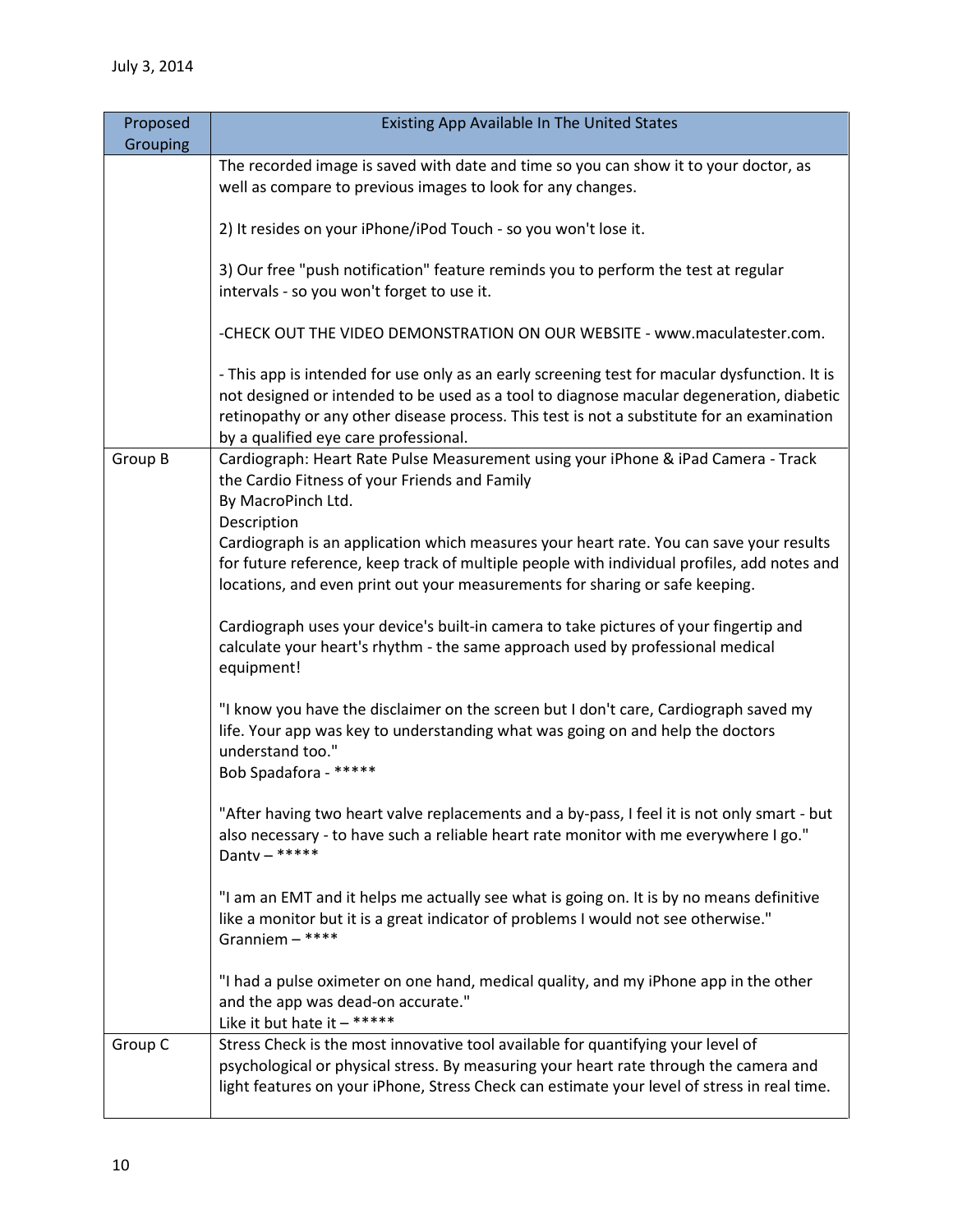| Proposed<br>Grouping | Existing App Available In The United States                                                                                                                                                                                                                                                                                                                                                                                                                                                                                                                                                         |
|----------------------|-----------------------------------------------------------------------------------------------------------------------------------------------------------------------------------------------------------------------------------------------------------------------------------------------------------------------------------------------------------------------------------------------------------------------------------------------------------------------------------------------------------------------------------------------------------------------------------------------------|
|                      | Using Stress Check by Azumio you will be able to:                                                                                                                                                                                                                                                                                                                                                                                                                                                                                                                                                   |
|                      | Quantify your level of stress<br>٠<br>Determine the effects of different stressors                                                                                                                                                                                                                                                                                                                                                                                                                                                                                                                  |
|                      | Control stress and observe progress                                                                                                                                                                                                                                                                                                                                                                                                                                                                                                                                                                 |
|                      | Reduce chances of certain chronic diseases known to be correlated with stress                                                                                                                                                                                                                                                                                                                                                                                                                                                                                                                       |
|                      | Everyone has experienced changes in heart rate before taking an exam, giving a public<br>speech, or when exercising. In fact, not only does your heart rate increase, but the time<br>variations between consecutive heart beats become more random and scattered as well.<br>By analyzing this factor of heart rate variability (HRV), it is possible to estimate your level<br>of stress wherever you are, with no additional hardware.                                                                                                                                                           |
|                      | Analysis of HRV requires heart pulse data to be measured continuously for a certain<br>period of time. The more you use Stress Check, the better the app gets to know you and<br>your heart.                                                                                                                                                                                                                                                                                                                                                                                                        |
|                      | Algorithms used to analyze HRV follow recommendations of European Society of<br>Cardiology (ESC) and the North American Society of Pacing and Electrophysiology<br>(NASPE).                                                                                                                                                                                                                                                                                                                                                                                                                         |
| Group C              | HeartWise Blood Pressure Tracker<br>By SwEng L.L.C.                                                                                                                                                                                                                                                                                                                                                                                                                                                                                                                                                 |
|                      | Description                                                                                                                                                                                                                                                                                                                                                                                                                                                                                                                                                                                         |
|                      | There is a reason our software is one of the highest-rated Apps on the App Store - with<br>more than 1,000 ratings and reviews, our customers have been quite clear: HeartWise is<br>the easiest-to-use application for quickly recording and keeping track of your blood<br>pressure, resting heart rate, and weight. Our trend-setting visualization quickly shows<br>you trends, detailed analysis, statistics that tell you how your blood pressure fluctuates<br>on a daily basis and over time. Our powerful statistics and charts are unmatched and give<br>you unprecedented visualization. |
|                      | HeartWise features:                                                                                                                                                                                                                                                                                                                                                                                                                                                                                                                                                                                 |
|                      | - An elegant data entry screen that is seamlessly intuitive.                                                                                                                                                                                                                                                                                                                                                                                                                                                                                                                                        |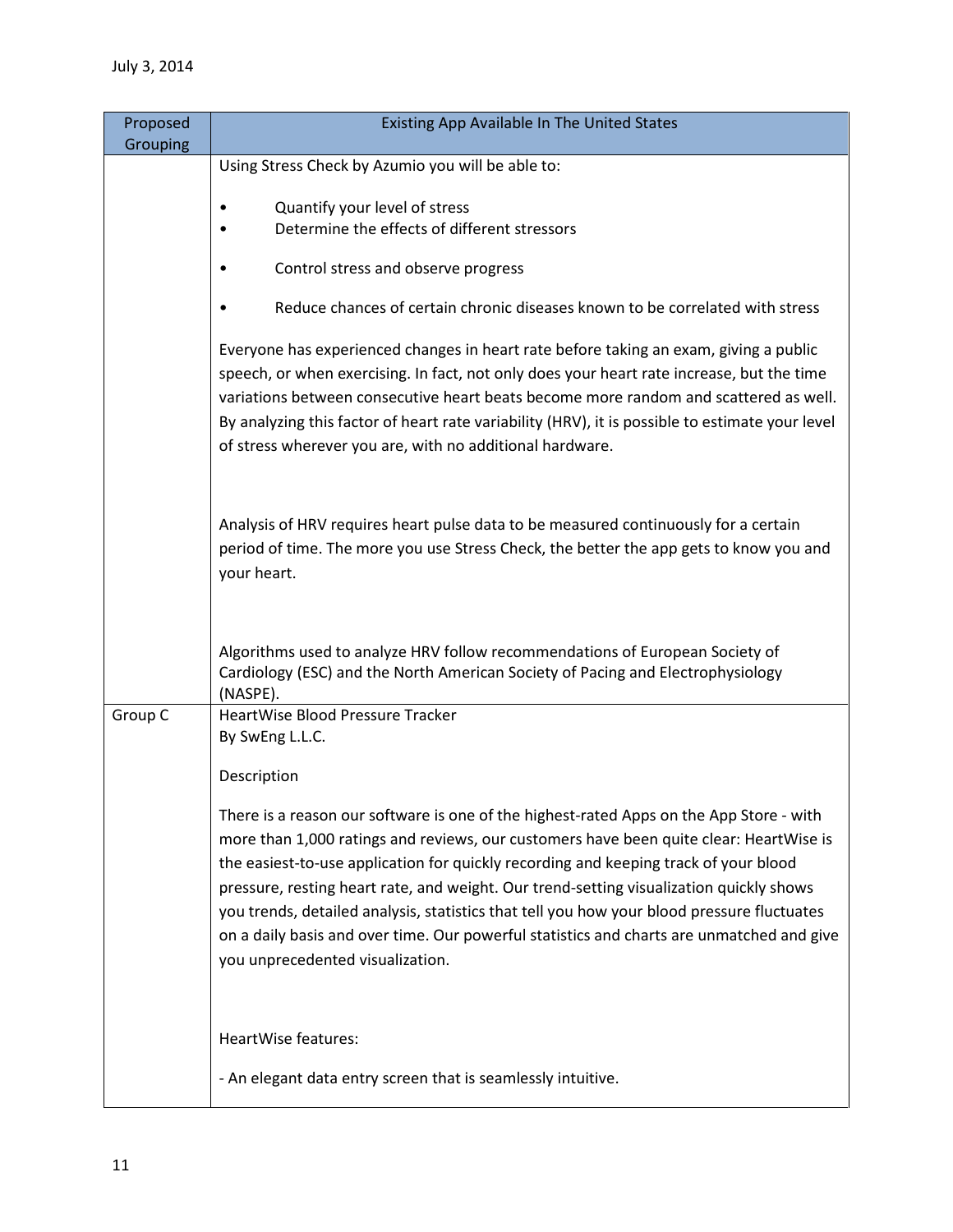| Proposed<br>Grouping | Existing App Available In The United States                                                                                                                                                                                                                                                                                                                                                                                                          |
|----------------------|------------------------------------------------------------------------------------------------------------------------------------------------------------------------------------------------------------------------------------------------------------------------------------------------------------------------------------------------------------------------------------------------------------------------------------------------------|
|                      | - Tracks systolic and diastolic blood pressure, resting heart rate (Pulse), and weight.                                                                                                                                                                                                                                                                                                                                                              |
|                      | - Automatically calculates mean arterial pressure, pulse pressure, and body mass index.                                                                                                                                                                                                                                                                                                                                                              |
|                      | - Export your data by email as a fully formatted report, in spreadsheet format, or as plain<br>text.                                                                                                                                                                                                                                                                                                                                                 |
|                      | - Easily import existing records or data from other applications.                                                                                                                                                                                                                                                                                                                                                                                    |
|                      | - Configure Reminders to alert your when it's time to take a measurement or your<br>medication.                                                                                                                                                                                                                                                                                                                                                      |
|                      | - News and Announcements                                                                                                                                                                                                                                                                                                                                                                                                                             |
|                      | - Detailed statistics reporting shows how your blood pressure and other measurements<br>change over time.                                                                                                                                                                                                                                                                                                                                            |
|                      | - Support for weight in Imperial units (pounds) or metric (kilograms).                                                                                                                                                                                                                                                                                                                                                                               |
|                      | - Clear, crisp charts with a quick "camera" feature to save high-resolution copies to your<br>photo library!                                                                                                                                                                                                                                                                                                                                         |
|                      | HeartWise has a simple, streamlined interface that lets you input data in seconds. The<br>touch of a button gives you detailed charts and statistical reports that show trends<br>visually and how your blood pressure - and your heath - changes over time.                                                                                                                                                                                         |
|                      | HeartWise has a fully capable export feature that allows you to send your data as a fully<br>formatted report, as a spreadsheet, or as plain text directly from your phone. You can<br>send your blood pressure, pulse, and weight history to yourself - or even your doctor.<br>Similarly, existing data or measurements from other applications can be easily opened<br>and imported into HeartWise.                                               |
| Group C              | Nutrition Menu - Calorie, Exercise, Weight & Water Tracking<br>By Shroomies                                                                                                                                                                                                                                                                                                                                                                          |
|                      | Advance your diet by having nutritional information for over 100,000 food items right at<br>your fingertips! Whether you go out to eat or cook at home, Nutrition Menu takes the<br>guesswork out of choosing healthy meals and even includes a calculator to compute your<br>Food Score. Have the peace of mind knowing that your meal fits within your dietary<br>allowance. You can then track from meal to meal insuring a higher weight loss by |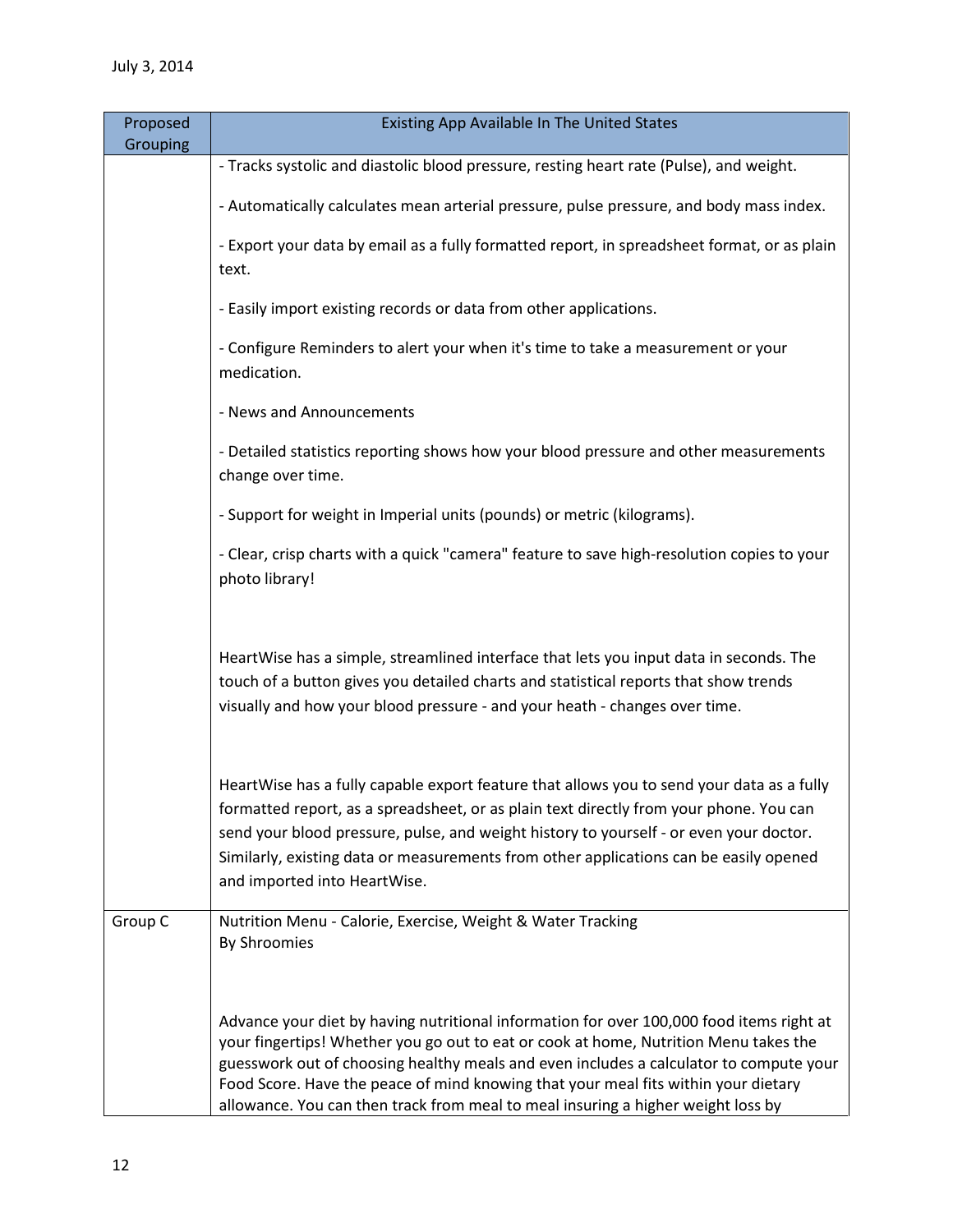| Proposed<br>Grouping | Existing App Available In The United States                                                                                                                                                       |
|----------------------|---------------------------------------------------------------------------------------------------------------------------------------------------------------------------------------------------|
|                      | keeping a journal of what you have consumed. Whether you are counting carbs,<br>watching calories, or have diabetes, Nutrition Menu makes it easy for anyone who needs<br>to track what they eat. |
|                      | "The mother of all iPhone calorie counters" - Fitness Magazine                                                                                                                                    |
|                      | <b>FOOD FEATURES:</b>                                                                                                                                                                             |
|                      | √ Over 49,000 restaurant menu items of 360 USA and some Canadian restaurants (see<br>website for list)                                                                                            |
|                      | √ Over 51,000 entries for common foods like apples, meat, frozen meals, etc                                                                                                                       |
|                      | ✔ Shows Points Plus and Points Classic numbers                                                                                                                                                    |
|                      | √ No Internet communication means fast access to information                                                                                                                                      |
|                      | √ Nutrition info includes calories, fat, carbs, fiber, serving size, protein, cholesterol,<br>sodium, and sugars                                                                                  |
|                      | ✔ Add your own custom foods                                                                                                                                                                       |
|                      | ✔ Put your popular foods in the Favorites                                                                                                                                                         |
|                      | ✔ Search feature                                                                                                                                                                                  |
|                      | ✔ Updates nutritional values when you change quantity                                                                                                                                             |
|                      | <b>EXERCISE FEATURES:</b>                                                                                                                                                                         |
|                      | $\checkmark$ 149 built-in exercises                                                                                                                                                               |
|                      | √ Add your own custom exercises                                                                                                                                                                   |
|                      | ✔ Activity Score Calculator                                                                                                                                                                       |
|                      | √ Put your custom exercises in the Favorites                                                                                                                                                      |
|                      | ✔ Calculate calories burned by exercising based on your weight                                                                                                                                    |